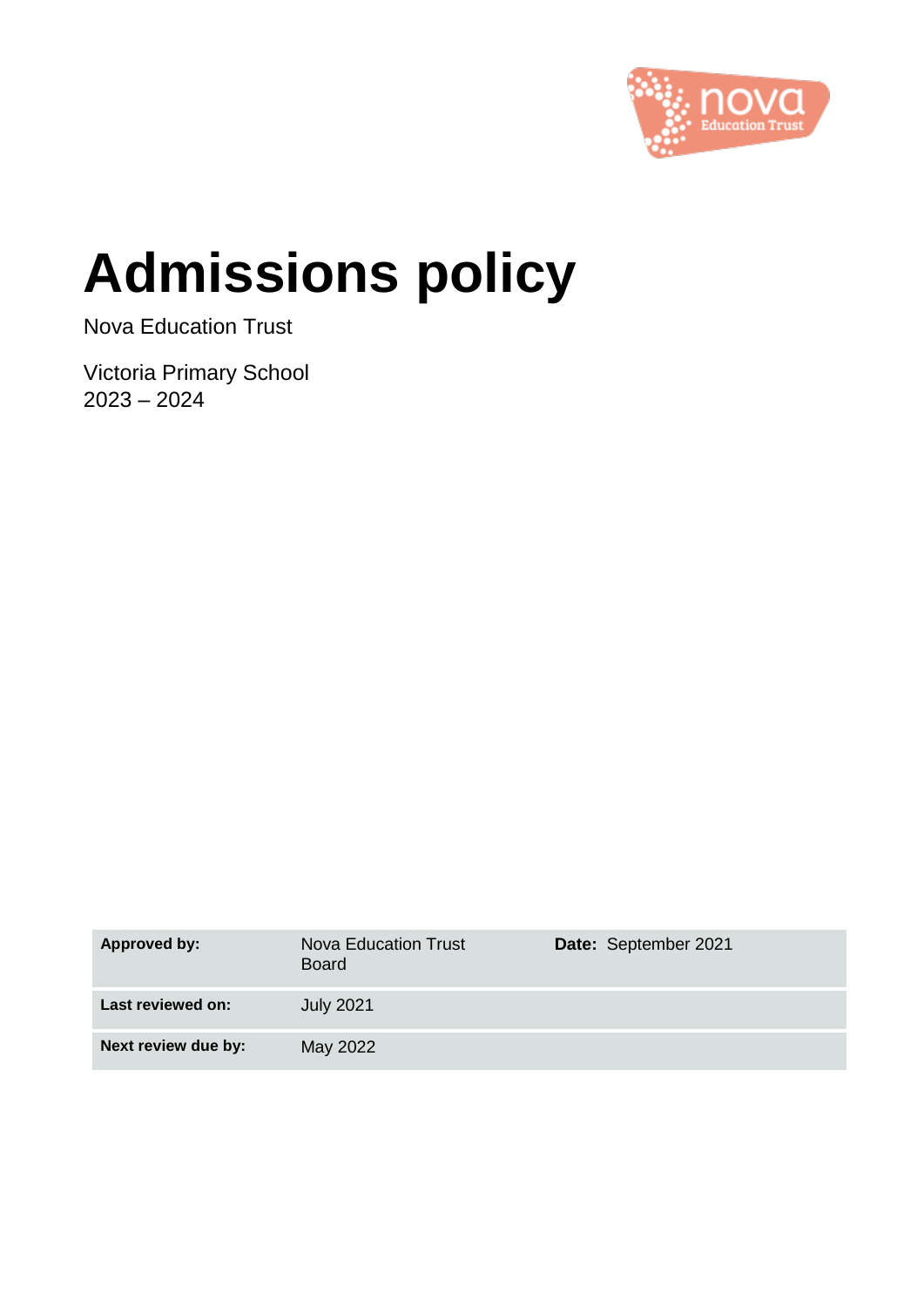#### **Contents**

## **1. Aims**

This policy sets out the admissions policy of Nova Education Trust

Sections 6 and 7 set out the oversubscription criteria, and approach to in-year admissions, specific to Victoria Primary School.

It aims to:

- Explain how to apply for a place at a school in Nova Education Trust
- Set out the arrangements for allocating places to the pupils who apply
- Explain how to appeal against a decision not to offer your child a place

## **2. Legislation and statutory requirements**

This policy is based on the following statutory guidance from the Department for Education (DfE):

[School Admissions Code](https://www.gov.uk/government/publications/school-admissions-code--2)

[School Admission Appeals Code](https://www.gov.uk/government/publications/school-admissions-appeals-code)

We are required by our funding agreement to comply with these codes, and with the law relating to admissions as set out in the [School Standards and Framework Act 1998.](http://www.legislation.gov.uk/ukpga/1998/31/contents)

This policy complies with our funding agreement and articles of association.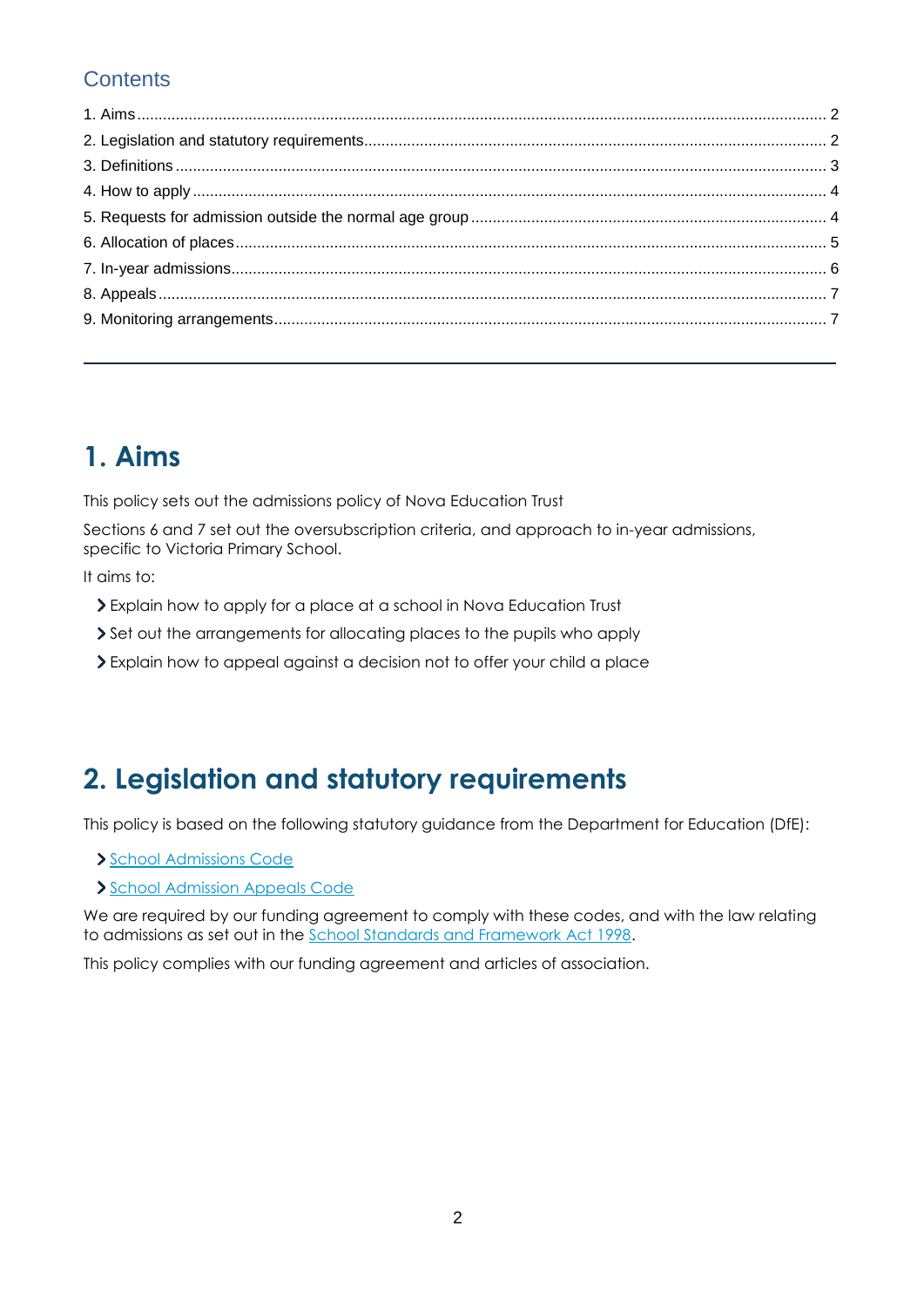# **3. Definitions**

The **normal admissions round** is the period during which parents can apply for state-funded school places at a school's normal point of entry, using the common application form provided by their home local authority.

**Looked after children** are children who, at the time of making an application to a school, are:

- In the care of a local authority, or
- $\geq$  Being provided with accommodation by a local authority in exercise of its social services functions

**Previously looked after children** are children who were looked after, but ceased to be so because they:

- Were adopted under the Adoption Act 1976 or the Adoption and Children Act 2002, or
- Became subject to a child arrangements order, or
- > Became subject to a special guardianship order

**Internationally adopted previously looked after children** are children who appear (to the admission authority) to have been in state care outside of England and ceased to be in state care as a result of being adopted.

A child reaches **compulsory school age** on the prescribed day following their 5th birthday (or on their 5th birthday if it falls on a prescribed day). The prescribed days are 31 December, 31 March and 31 August.

**Residence** is defined as the child's permanent place of residence which is deemed to be the residential property that is their only or main home on the closing date for applications and which their parent, carer or guardian owns, leases or rents under a lease or written rental agreement. If more than one person has parental responsibility for the child and those people live in separate homes, we will consider the child's home address to be the property at which they live for most of the week (this includes weekends as well as weekdays). If the child lives at two separate homes for an equal length of time, the child's permanent place of residence will be taken as the address shown on the child benefit letter.

**Siblings**, for admission purposes, are considered by the academy as:

- · a brother or sister who share the same parents;
- · a half brother or sister, where two children share one common parent;

· a step brother or sister, where two children are related by a parent's marriage or civil partnership;

· adopted or fostered children or children living in the same household under the terms of a child arrangements or special guardianship order.

The academy does not consider these as siblings:

- · cousins or other family relationships not included above;
- · siblings who at 1 September 2023 will not be registered pupils at the Victoria Primary School.

Where applications are received in respect of twins, triplets or children of other multiple births, the academy will endeavour to offer places in the same school, admitting above the planned admission number where necessary. If this is not possible, the parent/carer will be asked which child(ren) should take up the place(s). The parent/carer will still have a right of appeal against a refusal of a place.

**A parent** is defined by Section 576 of the Education Act 1996 to include:

• all natural parents, whether they are married or not;

• any person who, although not a natural parent, has parental responsibility for a child or young person; and

• any person who, although not a natural parent, has care of a child or a young person. Having parental responsibility means assuming all the rights, duties, powers, responsibilities and authority that a parent of a child has by law. People other than a child's natural parent can acquire parental responsibility.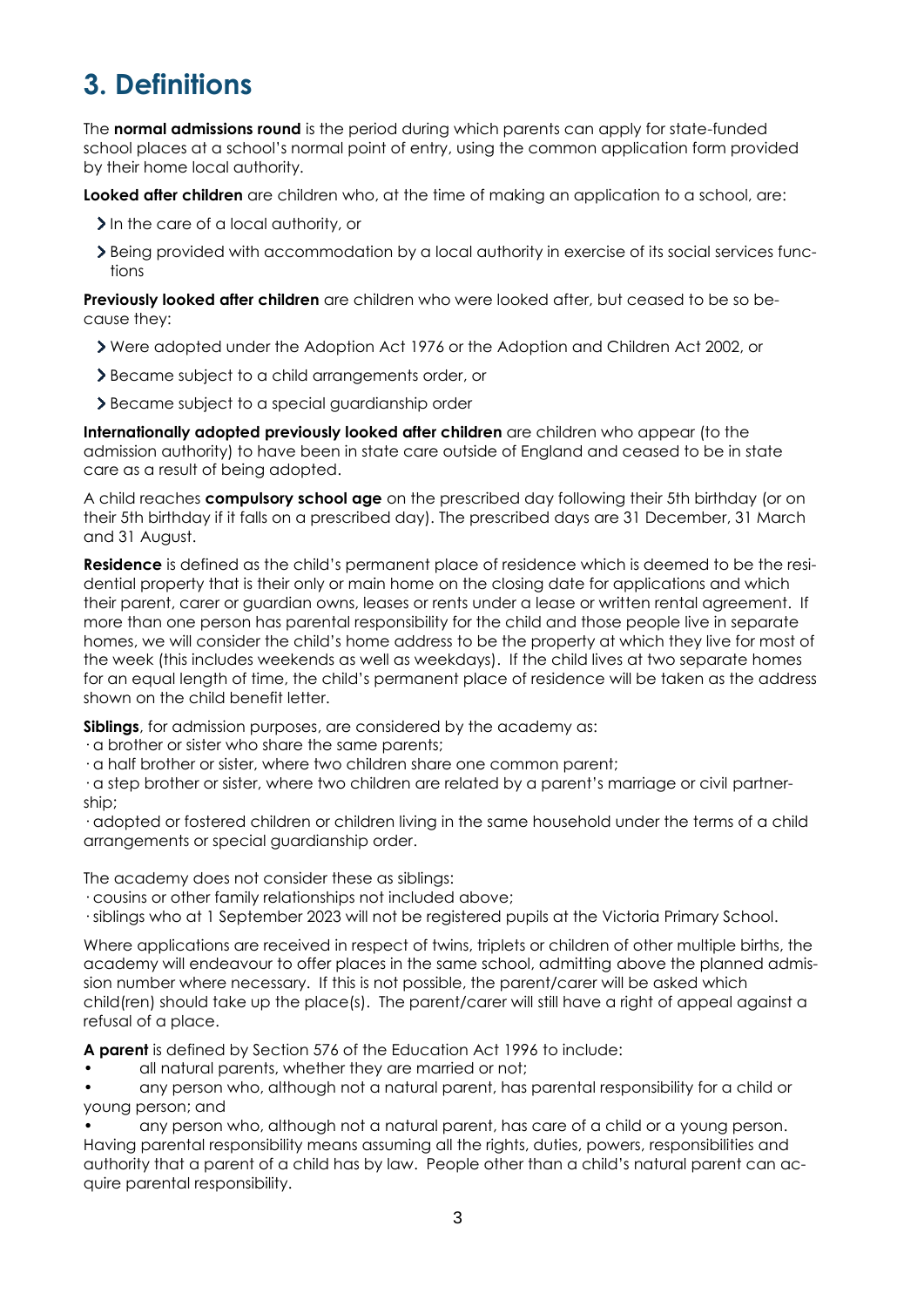# **4. How to apply**

For applications in the normal admissions round you should use the application form provided by your home local authority (regardless of which local authority the schools are in). You can use this form to express your preference for a minimum of 3 state-funded schools, in rank order.

You will receive an offer for a school place directly from your local authority.

Please note, pupils already attending one of our nurseries will not transfer automatically into reception in the attached school (or any of our other schools). A separate application must be made for a place in reception.

Please note, pupils attending one of our infant schools will not transfer automatically into one of our junior schools. A separate application must be made for a place.

#### **Late Applications in Exceptional Circumstances**

Victoria Primary School may be willing to accept applications which are received late but before 5 pm on 10 February 2023 for good reason, for example those from:

- a family returning from abroad;
- a lone parent/carer who has been ill for some time;
- a family moving into Nottingham City from another area; or
- other exceptional circumstances.

Details of the exceptional circumstances must be given in writing and attached to the SCAF. Each case will be treated on its merits.

### **5. Requests for admission outside the normal age group**

Parents are entitled to request a place for their child outside of their normal age group.

Decisions on requests for admission outside the normal age group will be made on the basis of the circumstances of each case and in the best interests of the child concerned. In accordance with the School Admissions Code, this will include taking account of:

- Parents' views
- Information about the child's academic, social and emotional development
- Where relevant, their medical history and the views of a medical professional
- Whether they have previously been educated out of their normal age group
- Whether they may naturally have fallen into a lower age group if it were not for being born prematurely
- > Headteachers' views

Wherever possible, requests for admission outside a child's normal age group will be processed as part of the main admissions round. They will be considered on the basis of the admission arrangements laid out in this policy, including the oversubscription criteria listed in section 6. Applications will not be treated as a lower priority if parents have made a request for a child to be admitted outside the normal age group.

Parents will always be informed of the reasons for any decision on the year group a child should be admitted to. Parents do not have a right to appeal if they are offered a place but it is not in their preferred age group.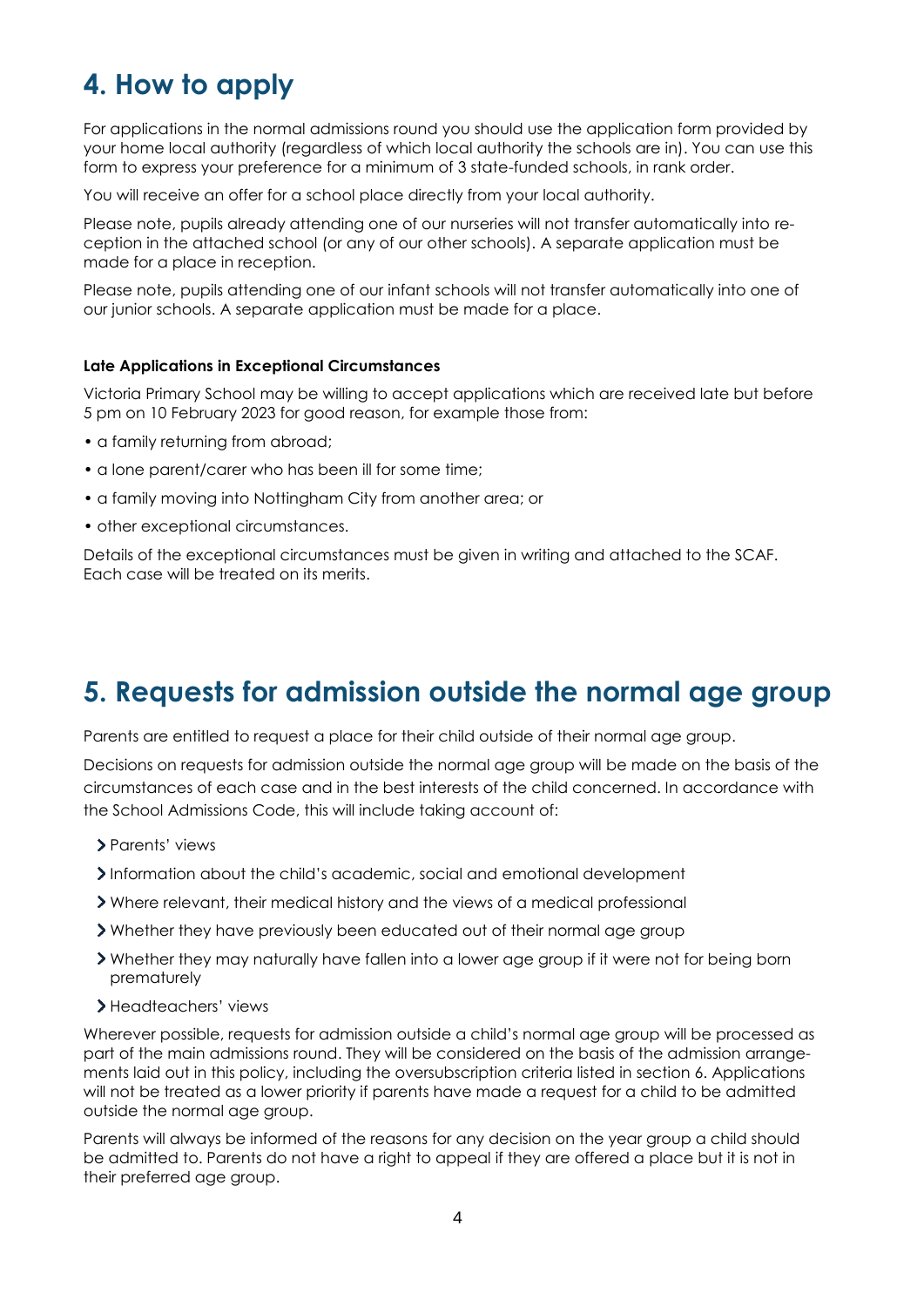# **6. Allocation of places**

#### **6.1 Admission numbers**

At Victoria Primary School, our published admission number (PAN) for entry into Nursery is 26. Priority is given to children who are in Nursery 2, that is pupils who are in the year before they start full time school. Additional places are offered to Nursery 1, that is pupils who are in the months after their third birthday, but not in the year before their start full time school.

At Victoria Primary School, our published admission number (PAN) for entry into all year groups Reception through to Year 6 is 45.

#### **6.2 Oversubscription criteria**

All children whose education, health and care (EHC) plan names Victoria Primary School will be admitted before any other places are allocated.

If the school is not oversubscribed, all applicants will be offered a place.

In the event that Victoria Primary School receives more applications than the number of places available, places will be given to those children who meet any of the criteria set out below, in order until all places are filled.

1. LAC, PLAC and IAPLAC

Highest priority will be given to looked after children (LAC), previously looked after children (PLAC) and internationally adopted previously looked after children (IAPLAC) who apply for a place at the school.

2. In Catchment; siblings in school

Places will then be allocated to pupils who, at the closing date for applications, live within the catchment area of the academy, whose parents have requested a place at the academy and who, at the time of admission, will have a brother or sister attending the academy.

3. In Catchment; Premium Nursery

For entry to Reception Year, places will then be allocated to pupils who, at the closing date for applications, live within the catchment area of the academy, whose parents have requested a place at the academy and who are eligible for the early years pupil premium, the premium or the service premium who are in the nursery class which is part of the school.

4. In Catchment

Places will then be allocated to other pupils who, at the closing date for applications, live within the catchment area of the academy and whose parents have requested a place at the academy.

5. Out of Catchment; siblings in school

Places will then be allocated to pupils who live outside the catchment area of the academy, whose parents have requested a place at the academy and who, at the time of admission, will have a brother or sister attending the academy.

6. Out of Catchment; Premium Nursery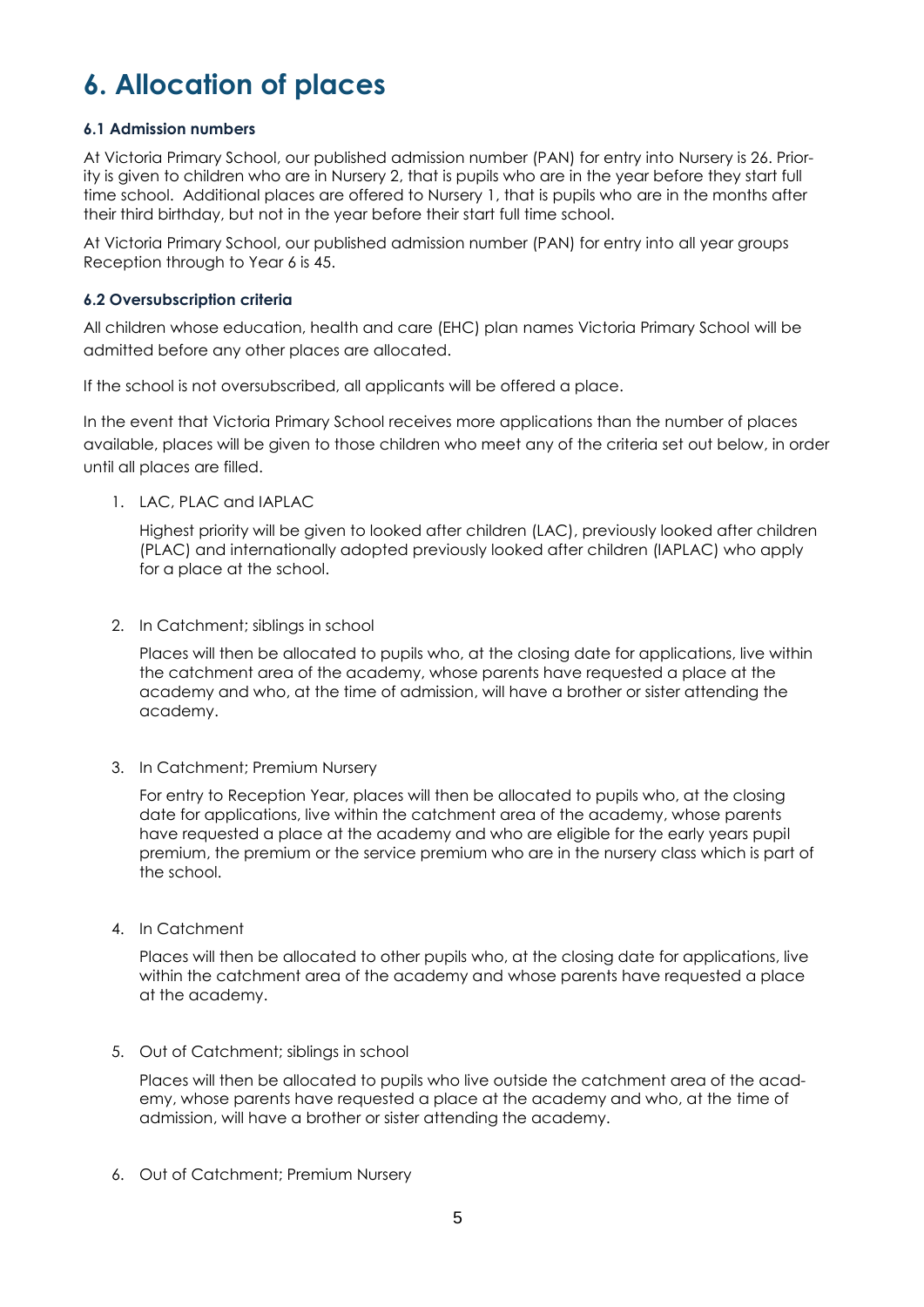For entry to Reception Year, places will then be allocated to pupils who, at the closing date for applications, live outside the catchment area of the academy, whose parents have requested a place at the academy and who are eligible for the early years pupil premium, the premium or the service premium who are in the nursery class which is part of the school.

7. Out of Catchment

Places will then be allocated to other pupils who live outside the catchment area of the academy whose parents have requested a place at the academy.

#### **6.3 Tie break**

In the case of 2 or more applications that cannot be separated by the oversubscription criteria outlined above, we will use the distance between the school and a child's home as a tie breaker to decide between applicants. Priority will be given to children who live closest to the school.

Distance will be measured in a straight line from the child's home address to the school's front gates. A child's home address will be considered to be where they are resident for the majority of nights in a normal school week.

Where the distance between 2 or more children's homes and the school is the same, random allocation will be used to decide between them. Random allocation involves drawing random sealed envelopes with name of one child per envelope. This process will be independently verified.

#### **6.4 Children below compulsory school age**

Where children below compulsory school age are offered a place at Victoria Primary School, they will be entitled to attend the school full-time in the September following their 4th birthday.

Parents may defer their child's entry to the school until later in the school year but not beyond the point at which the child reaches compulsory school age, and not beyond the beginning of the final term of the school year the offer was made for.

Where the parents wish, children may attend part-time until later in the school year but not beyond the point at which they reach compulsory school age.

### **7. In-year admissions**

You can apply for a place for your child at any time outside the normal admissions round.

As is the case in the normal admissions round, all children whose EHC plan names Victoria Primary School and Looked After Children (LAC), Previously looked after children (PLAC) and Internationally Adopted looked After Children (IAPLAC) will be admitted to that school even if the year group is full.

Likewise, if there are spaces available at the school in the year group you are applying for, your child will always be offered a place.

Victoria Primary School participates in the local fair access protocols and are expected to accept students even if the year group is full except in specified circumstances set out in the DFE schools admissions code.

If there are no spaces available at the time of your application, your child's name will be added to a waiting list for the relevant year group at the school. When a space becomes available it will be filled by one of the pupils on the waiting list in accordance with the oversubscription criteria listed in section 6.2 of this policy. Priority will not be given to children on the basis that they have been on the waiting list the longest.